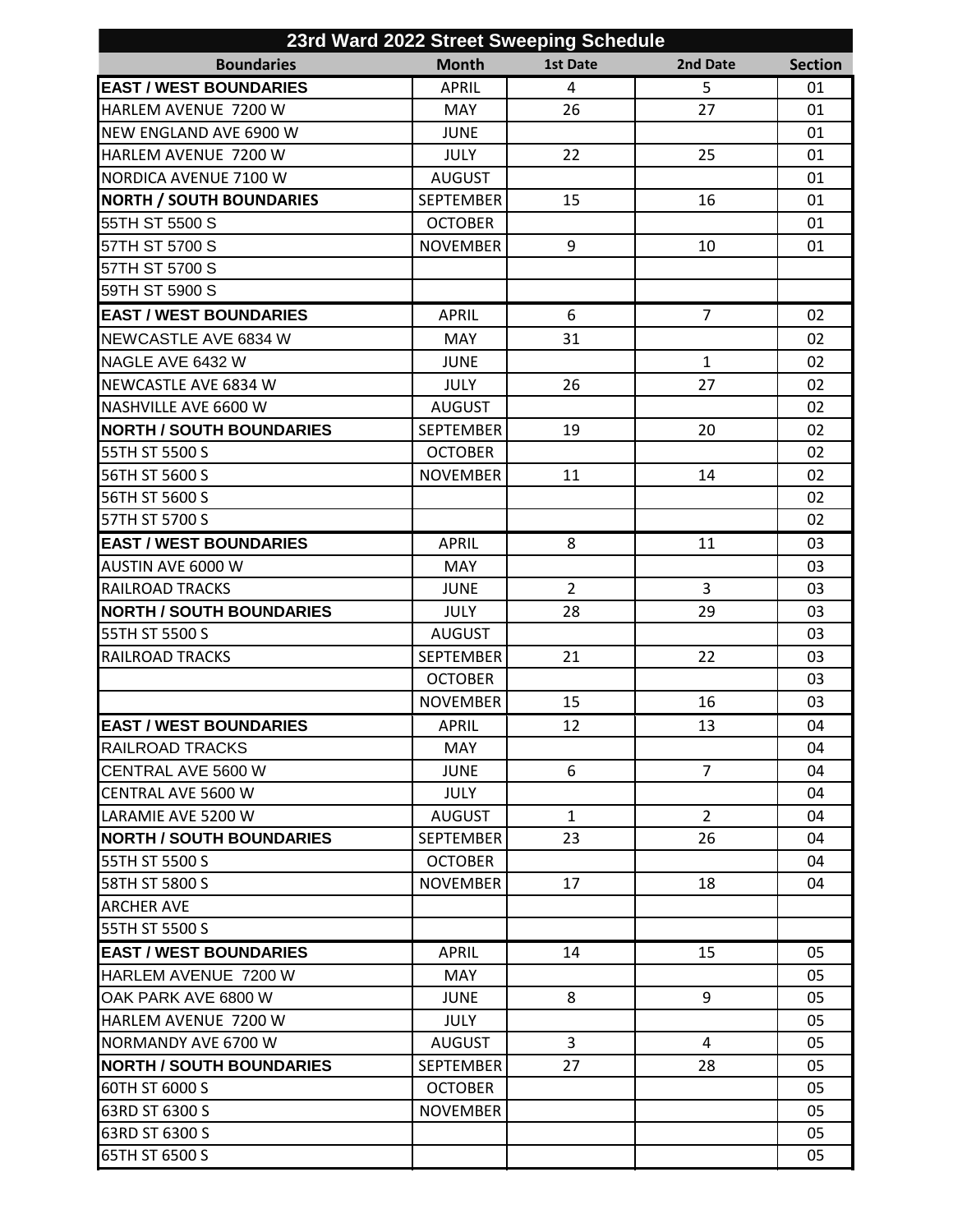| 23rd Ward 2022 Street Sweeping Schedule |                  |                 |          |                |
|-----------------------------------------|------------------|-----------------|----------|----------------|
| <b>Boundaries</b>                       | <b>Month</b>     | <b>1st Date</b> | 2nd Date | <b>Section</b> |
| <b>EAST / WEST BOUNDARIES</b>           | <b>APRIL</b>     | 18              | 19       | 06             |
| NORMANDY AVE 6700 W                     | <b>MAY</b>       |                 |          | 06             |
| MOBILE AVE 6300 W                       | <b>JUNE</b>      | 10              | 13       | 06             |
| MOBILE AVE 6300 W                       | <b>JULY</b>      |                 |          | 06             |
| MEADE AVE 6100 W                        | <b>AUGUST</b>    | 5               | 8        | 06             |
| <b>NORTH / SOUTH BOUNDARIES</b>         | <b>SEPTEMBER</b> | 29              | 30       | 06             |
| 63RD ST 6300 S                          | <b>OCTOBER</b>   |                 |          | 06             |
| 65TH ST 6500 S                          | <b>NOVEMBER</b>  |                 |          | 06             |
| 64TH ST 6432 S                          |                  |                 |          | 06             |
| 65TH ST 6500 S                          |                  |                 |          | 06             |
| <b>EAST / WEST BOUNDARIES</b>           | <b>APRIL</b>     | 20              | 21       | 07             |
| HARLEM AVE 7200 W                       | <b>MAY</b>       |                 |          | 07             |
| NEW ENGLAND AVE 6900 W                  | <b>JUNE</b>      | 14              | 15       | 07             |
| <b>NORTH / SOUTH BOUNDARIES</b>         | <b>JULY</b>      |                 |          | 07             |
| 51ST ST 5100 S                          | <b>AUGUST</b>    | 9               | 10       | 07             |
| <b>ARCHER AVE 5500 S</b>                | <b>SEPTEMBER</b> |                 |          | 07             |
|                                         | <b>OCTOBER</b>   | 3               | 4        | 07             |
|                                         | <b>NOVEMBER</b>  |                 |          | 07             |
| <b>EAST / WEST BOUNDARIES</b>           | <b>APRIL</b>     | 22              | 25       | 08             |
| NEW ENGLAND AVE 6900 W                  | <b>MAY</b>       |                 |          | 08             |
| NORMANDY AVE 6700 W                     | <b>JUNE</b>      | 16              | 17       | 08             |
| NEW ENGLAND AVE 6900 W                  | <b>JULY</b>      |                 |          | 08             |
| NASHVILLE AVE 6600 W                    | <b>AUGUST</b>    | 11              | 12       | 08             |
| <b>NORTH / SOUTH BOUNDARIES</b>         | <b>SEPTEMBER</b> |                 |          | 08             |
| 51ST ST 5100 S                          | <b>OCTOBER</b>   | 5               | 6        | 08             |
| 53RD ST 5300 S                          | <b>NOVEMBER</b>  |                 |          | 08             |
| 53RD ST 5300 S                          |                  |                 |          | 08             |
| <b>ARCHER AVE 5500 S</b>                |                  |                 |          | 08             |
| <b>EAST / WEST BOUNDARIES</b>           | APRIL            | 26              | 27       | 09             |
| NASHVILLE AVE 6600 W                    | <b>MAY</b>       |                 |          | 09             |
| MOBILE AVE 6300 W                       | <b>JUNE</b>      | 21              | 22       | 09             |
| <b>NORTH / SOUTH BOUNDARIES</b>         | <b>JULY</b>      |                 |          | 09             |
| 53RD ST 5300 S                          | <b>AUGUST</b>    | 15              | 16       | 09             |
| ARCHER AVE 5500 S                       | <b>SEPTEMBER</b> |                 |          | 09             |
|                                         | <b>OCTOBER</b>   | $\overline{7}$  | 11       | 09             |
|                                         | <b>NOVEMBER</b>  |                 |          | 09             |
| <b>EAST / WEST BOUNDARIES</b>           | <b>APRIL</b>     | 28              | 29       | 10             |
| MOBILE AVE 6300 W                       | MAY              |                 |          | 10             |
| MAYFIELD AVE 5900 W                     | <b>JUNE</b>      | 23              | 24       | 10             |
| MOBILE AVE 6300 W                       | <b>JULY</b>      |                 |          | 10             |
| MASSASOIT AVE 5732 W                    | <b>AUGUST</b>    | 17              | 18       | 10             |
| <b>NORTH / SOUTH BOUNDARIES</b>         | <b>SEPTEMBER</b> |                 |          | 10             |
| 53RD ST 5300 S                          | <b>OCTOBER</b>   | 12              | 13       | 10             |
| <b>ARCHER AVE 5400 S</b>                | <b>NOVEMBER</b>  |                 |          | 10             |
| <b>ARCHER AVE 5400 S</b>                |                  |                 |          | 10             |
| 55TH AVE 5500 S                         |                  |                 |          | 10             |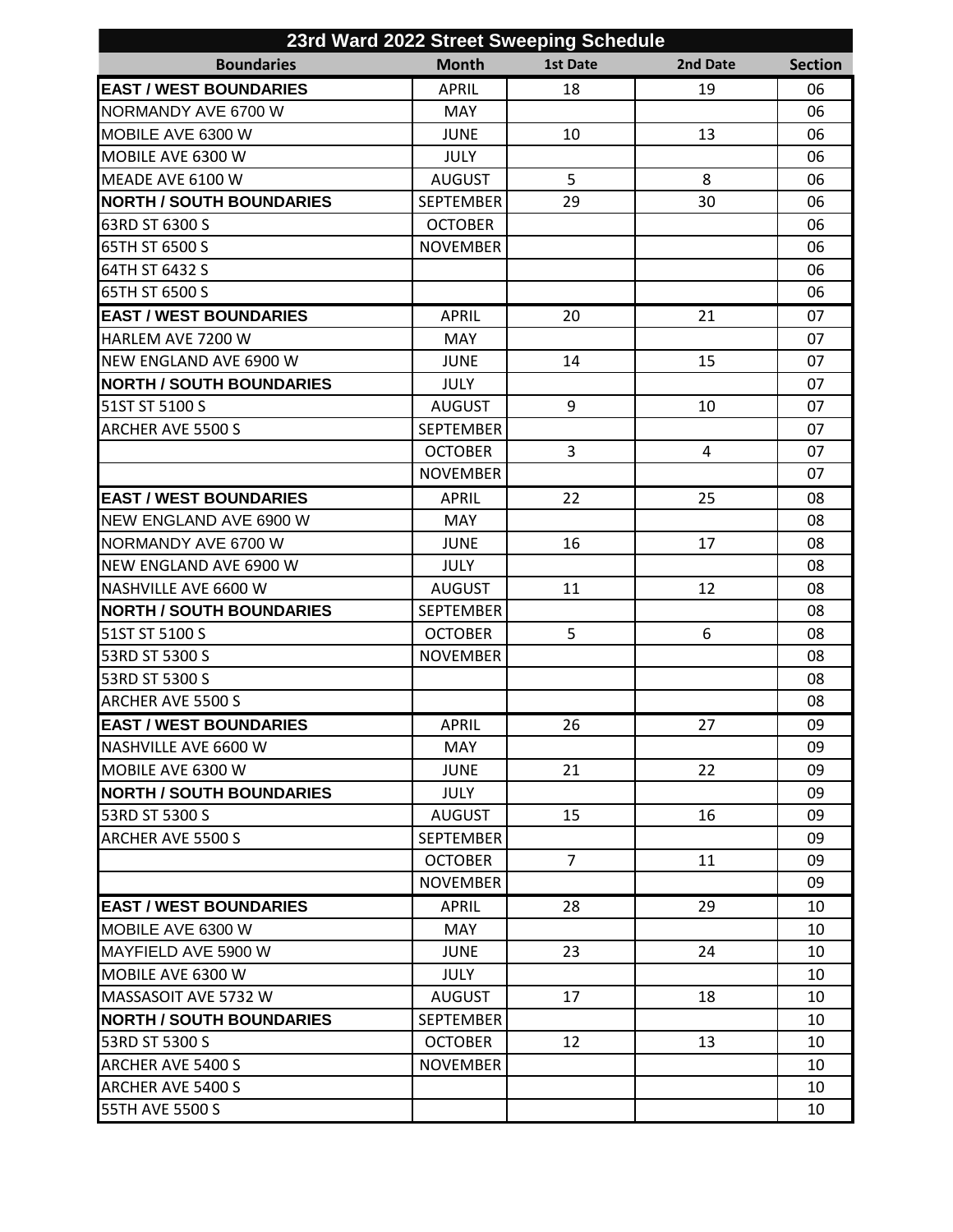| 23rd Ward 2022 Street Sweeping Schedule |                  |                 |                |                |
|-----------------------------------------|------------------|-----------------|----------------|----------------|
| <b>Boundaries</b>                       | <b>Month</b>     | <b>1st Date</b> | 2nd Date       | <b>Section</b> |
| <b>EAST / WEST BOUNDARIES</b>           | <b>APRIL</b>     |                 |                | 11             |
| CICERO AVE 4800 W                       | MAY              | $\overline{2}$  | $\overline{3}$ | 11             |
| PILASKI ROAD 4000 W                     | <b>JUNE</b>      | 27              | 28             | 11             |
| <b>NORTH / SOUTH BOUNDARIES</b>         | <b>JULY</b>      |                 |                | 11             |
| 55TH AVE 5500 S                         | <b>AUGUST</b>    | 19              | 22             | 11             |
| <b>ARCHER AVE 5100 S</b>                | <b>SEPTEMBER</b> |                 |                | 11             |
|                                         | <b>OCTOBER</b>   | 14              | 17             | 11             |
|                                         | <b>NOVEMBER</b>  |                 |                | 11             |
| <b>EAST / WEST BOUNDARIES</b>           | <b>APRIL</b>     |                 |                | 12             |
| PULASKI ROAD 4000 W                     | <b>MAY</b>       | 4               | 5              | 12             |
| CENTRAL PARK AVE 3600 W                 | <b>JUNE</b>      | 29              | 30             | 12             |
| <b>NORTH / SOUTH BOUNDARIES</b>         | <b>JULY</b>      |                 |                | 12             |
| 51ST ST 5100 S                          | <b>AUGUST</b>    | 23              | 24             | 12             |
| 55TH AVE 5500 S                         | <b>SEPTEMBER</b> |                 |                | 12             |
|                                         | <b>OCTOBER</b>   | 18              | 19             | 12             |
|                                         | <b>NOVEMBER</b>  |                 |                | 12             |
| <b>EAST / WEST BOUNDARIES</b>           | <b>APRIL</b>     |                 |                | 13             |
| SPRINGFIELD AVE 3900 W                  | MAY              | 6               | 9              | 13             |
| CENTRAL PARK AVE 3600 W                 | <b>JUNE</b>      |                 |                | 13             |
| <b>NORTH / SOUTH BOUNDARIES</b>         | <b>JULY</b>      | $\mathbf{1}$    | 5              | 13             |
| 55TH ST 5500 S                          | <b>AUGUST</b>    | 25              | 26             | 13             |
| 57TH PLACE 5732 S                       | <b>SEPTEMBER</b> |                 |                | 13             |
|                                         | <b>OCTOBER</b>   | 20              | 21             | 13             |
|                                         | <b>NOVEMBER</b>  |                 |                | 13             |
| <b>EAST / WEST BOUNDARIES</b>           | <b>APRIL</b>     |                 |                | 14             |
| PULASKI ROAD 4000 W                     | MAY              | 10              | 11             | 14             |
| CENTRAL PARK AVE 3600 W                 | <b>JUNE</b>      |                 |                | 14             |
| SPRINGFIELD AVE 3900 W                  | <b>JULY</b>      | 6               | $\overline{7}$ | 14             |
| CENTRAL PARK AVE 3600 W                 | AUGUST           | 29              | 30             | 14             |
| <b>NORTH / SOUTH BOUNDARIES</b>         | <b>SEPTEMBER</b> |                 |                | 14             |
| 59TH ST 5900S                           | <b>OCTOBER</b>   | 24              | 25             | 14             |
| 61ST ST 6100 S                          | <b>NOVEMBER</b>  |                 |                | 14             |
| 57TH PLACE 5732 S                       |                  |                 |                | 14             |
| 59TH ST 5900S                           |                  |                 |                | 14             |
| <b>EAST / WEST BOUNDARIES</b>           | <b>APRIL</b>     |                 |                | 15             |
| PULASKI ROAD 4000 W                     | MAY              | 12              | 13             | 15             |
| <b>CENTRAL PARK AVE 3600 W</b>          | JUNE             |                 |                | 15             |
| ISPRINGFIELD AVE 3900 W                 | JULY             | 8               | 11             | 15             |
| CENTRAL PARK AVE 3600 W                 | <b>AUGUST</b>    | 31              |                | 15             |
| <b>NORTH / SOUTH BOUNDARIES</b>         | <b>SEPTEMBER</b> |                 | $\mathbf{1}$   | 15             |
| 61ST ST 6100 S                          | <b>OCTOBER</b>   | 26              | 27             | 15             |
| 63RD ST 6300 S                          | <b>NOVEMBER</b>  |                 |                | 15             |
| 63RD ST 6300 S                          |                  |                 |                | 15             |
| 65TH ST 6500 S                          |                  |                 |                | 15             |